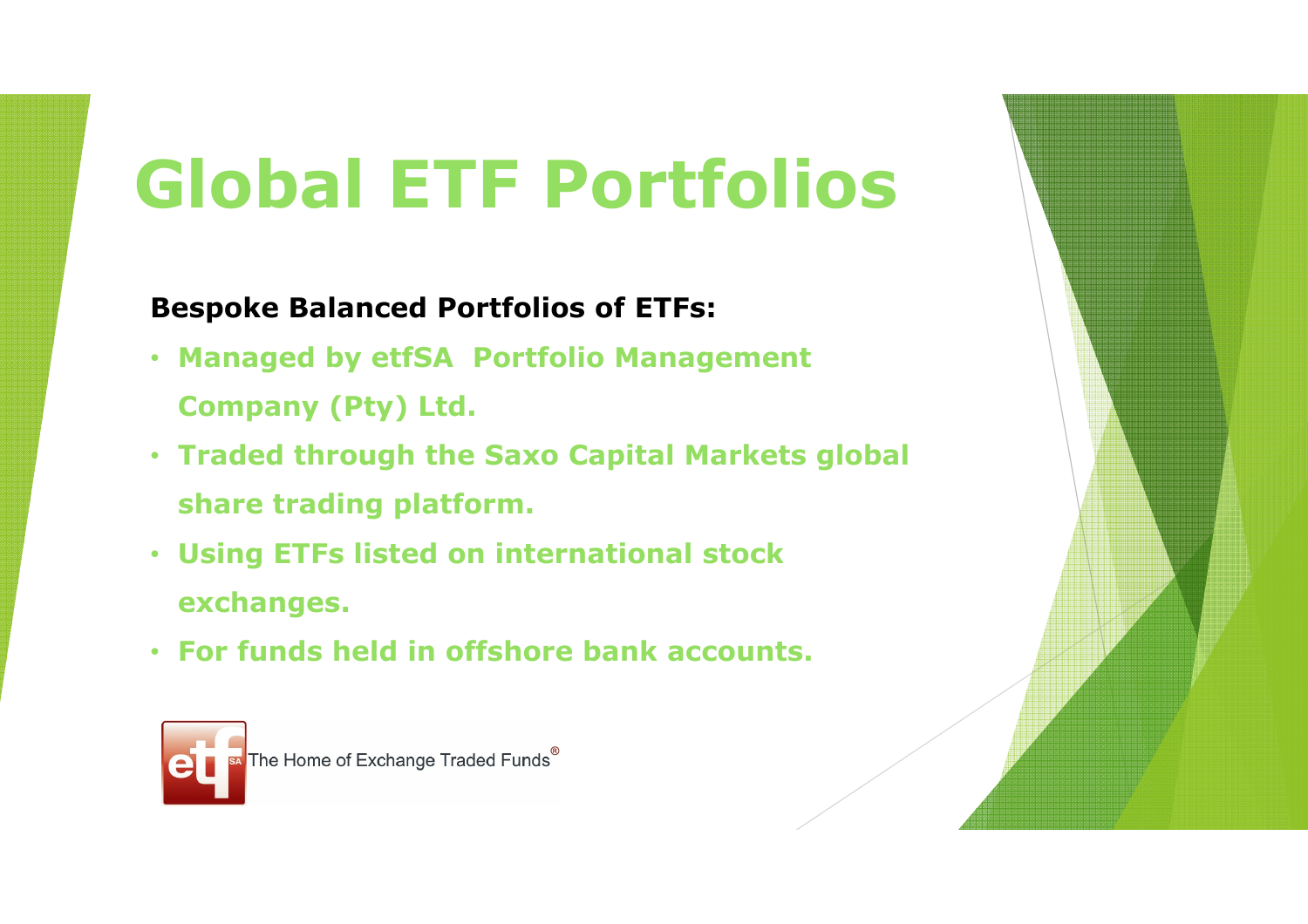# **Why Invest Offshore?**

#### **For Diversification Purposes**

Around 30% of your invested assets should ideally be invested in global markets, outside of South Africa, or in direct foreign investments on the JSE.

This spreads risk, widens investment horizons and enhances potential investment returns over time.

Also spreads investment exposure over different geographical regions.

#### **To Reduce Rand Risk**

The rand exchange rate is the critical factor in delivering SA investment returns, but the rand is highly volatile, difficult to predict and creates major fluctuations in local market valuations.

Investing in a **hard currency** negates these risks.

T**o hedge against political and economic risk**

**Permission to move funds abroad can be attained relatively easily**

- $\blacktriangleright$ Up to R1 million per year per person through a normal foreign exchange allowance
- ▶ Up to R10 million per year per person with SA Reserve Bank, SARS and Forex approval.

**ETFs are the lowest cost, most convenient and most transparent way to run an offshore multi-asset portfolio.** 



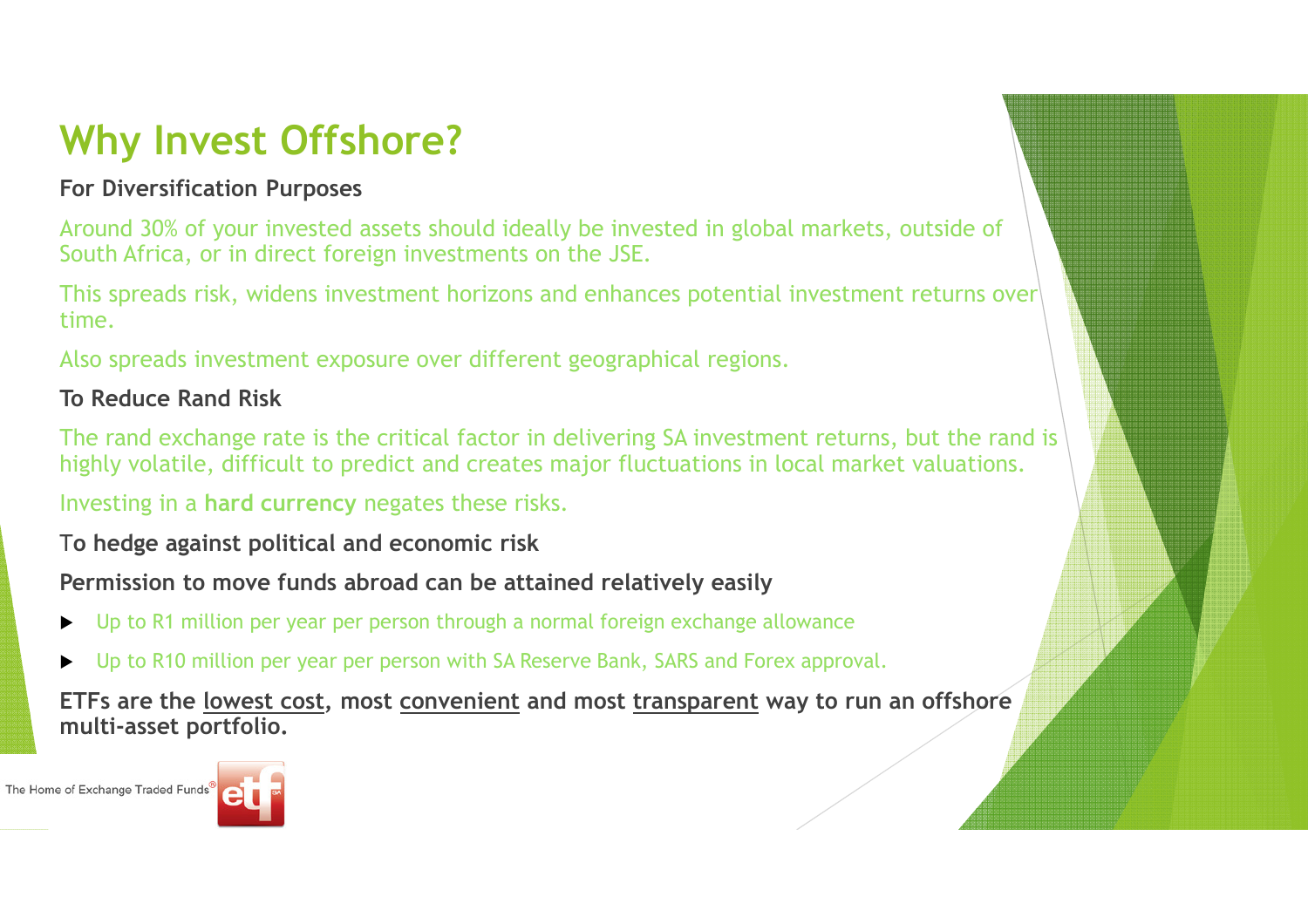## **Why ETFs for Global Portfolios?**

 Over 6800 exchange traded products are now listed on stock exchanges around the world. Total market capitalisation of over US\$4 trillion. About US\$400 billion annual capital flows into ETFs has been experienced in recent years.

#### **ETFs are now regarded as the most liquid investments available to retail investors.**

- ETFs now cover all markets and asset classes.
	- Equities by sector, country, regions, groupings and investment styles.
	- Bonds government bonds, corporate bonds, by country or region.
	- Listed Property
	- 0 Smart Beta – factor investment, value investment or by type (high dividends).
	- 0 Commodities
	- -Currencies
	- Developmental private equity or infrastructure funds.



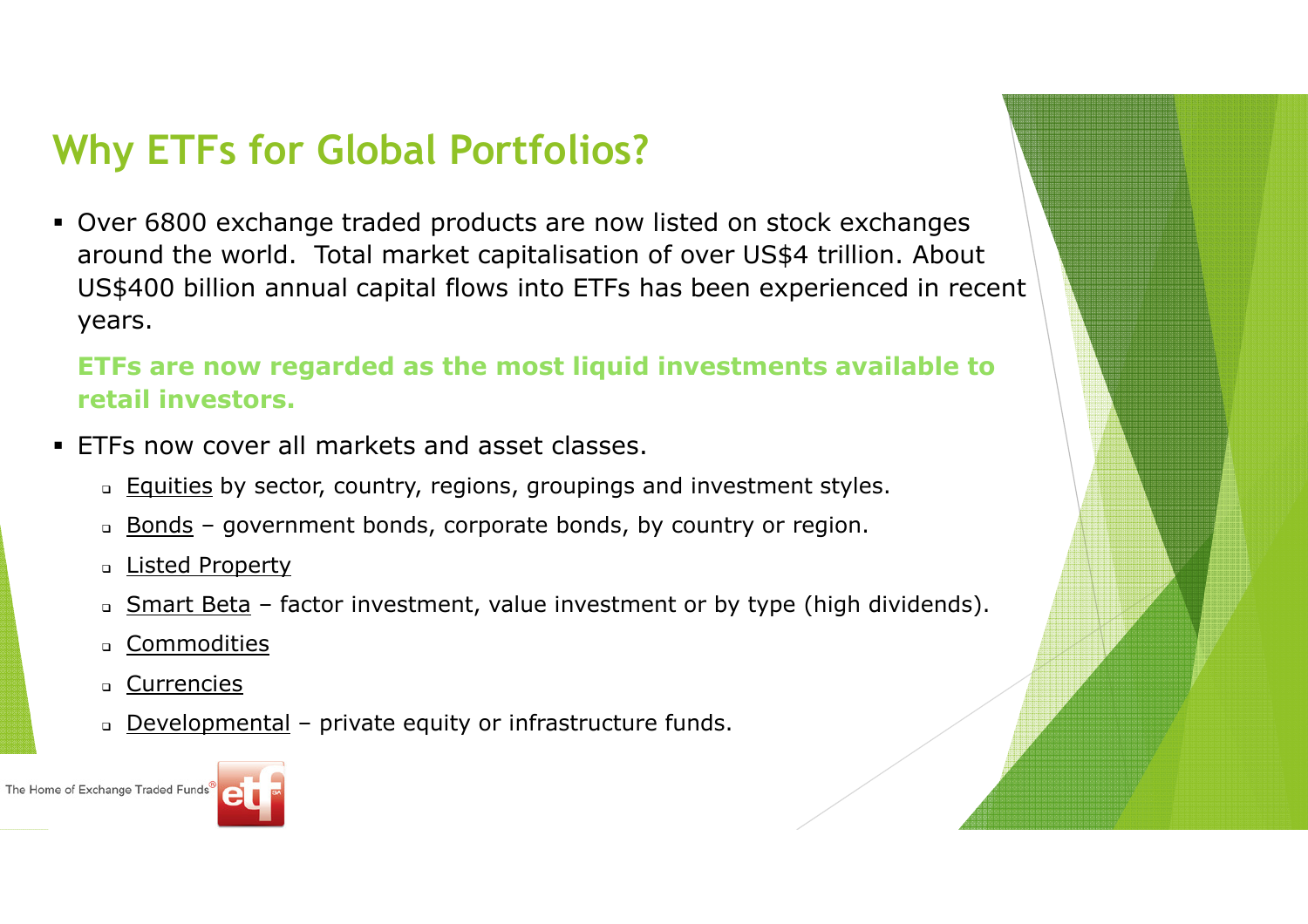## **Why ETFs for Global Portfolios? (Continued)**

 ETFs can be used to construct multi-asset balanced portfolios very cost efficiently, with full transparency in pricing, instant liquidity and market making.

 Using low cost, high beta passive ETFs to generate alpha returns from portfolio asset allocation strategies is rapidly replacing high cost active multi-management products.

 Being listed on highly regulated stock exchanges, with well funded clearing house systems, electronic depository and custodian services, makes ETFs far lower risk than active products where investors often have to consider counterparty risks.

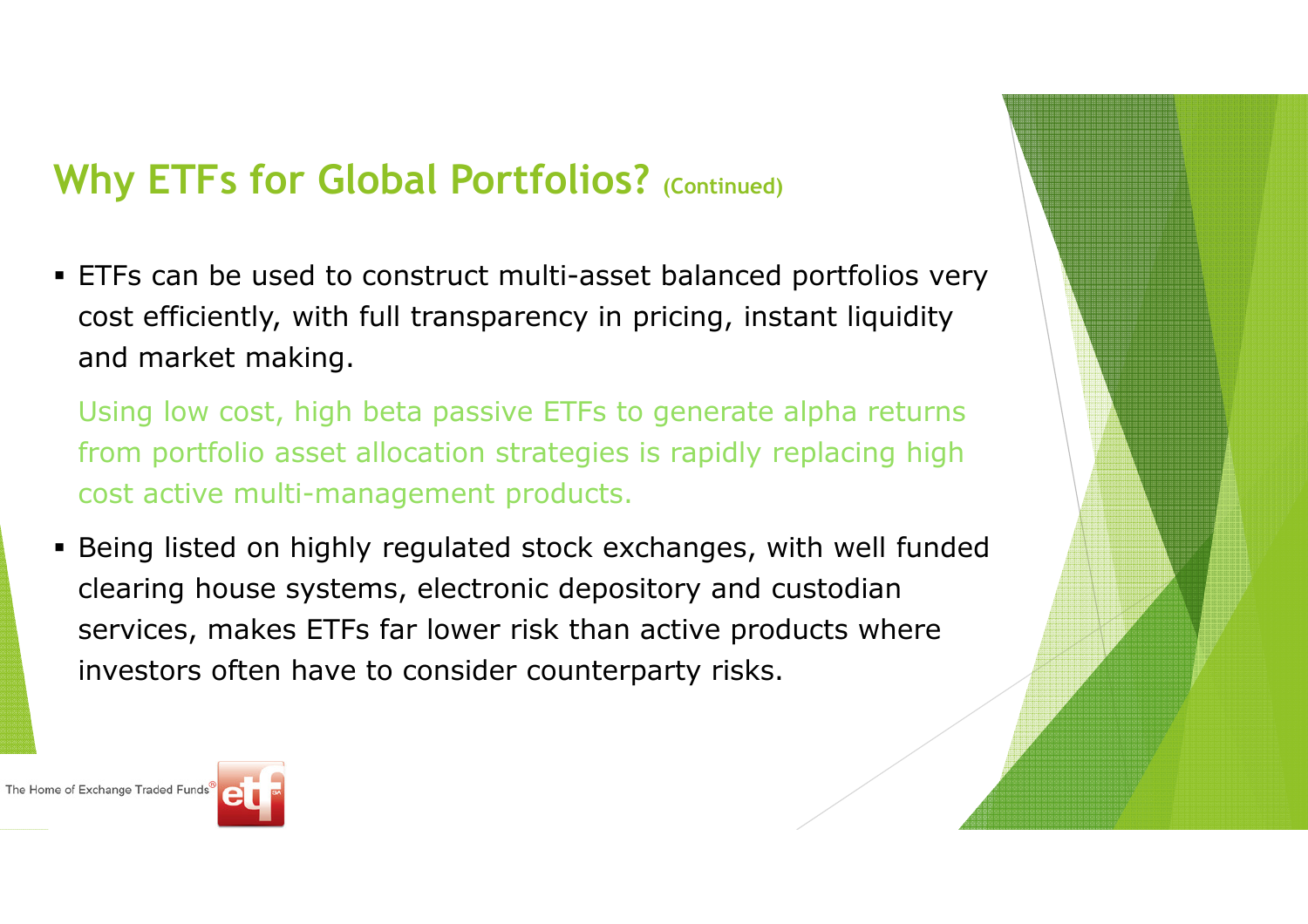### **The etfSA.co.za International ETF Portfolio Service**

- Managed through etfSA Portfolio Management Company, a division of etfSA Investment Services (Pty) Ltd, a Category II FSP license holder (No. 40107).
- Specifically designed portfolios of global ETFs to meet the risk profiles and objectives of the individual investor.
- Using only low cost, highly liquid ETFs (usually Vanguard and iShares), listed on major stock exchanges.
- Portfolios managed on a strategic asset allocation multi-asset exposure, with quarterly review of asset allocation, investment performance and risks.
- Trading done through Saxo Capital Markets a global stockmarket trading<br>150.6 ULAS platform, used by over 150 South African institutions.
- All ETFs held in global stock exchange electronic custodian systems in the name of the investor.

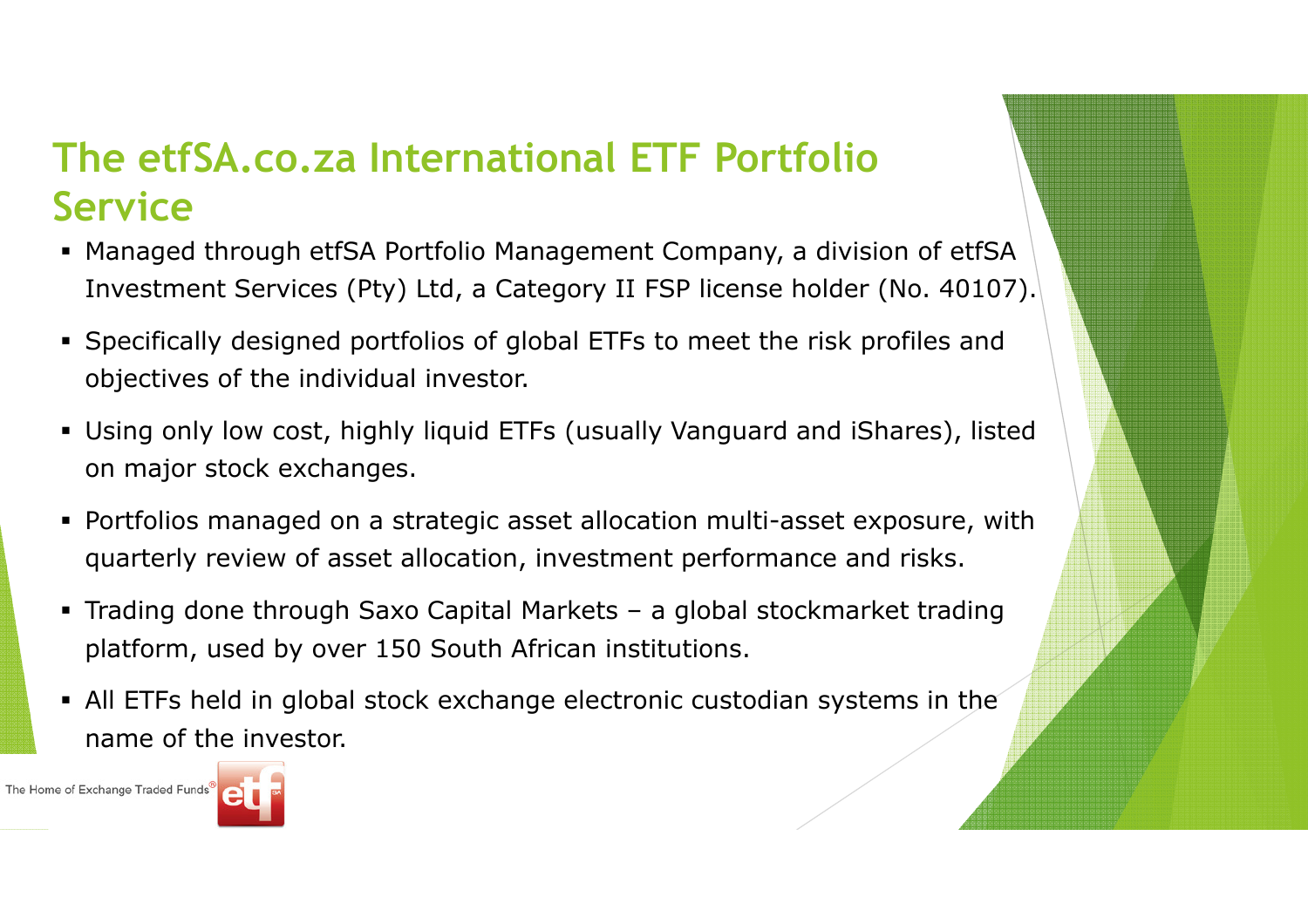### **The etfSA.co.za International ETF Portfolio Service(continued)**

- etfSA.co.za / Saxo provide financial intermediary services only and have no claim on the investors' assets.
- Total all-in fee of 1% per annum which covers:
	- Asset management fee for designing and operating an offshore ETF portfolio, including quarterly reinvestment of dividends and other rebalancing;
	- The cost of using a global stockbroking platform to transact in ETFs, including brokerage, settlement and registration fees;
	- All custodian fees (ETFs are held in your name on a global custodian system);
	- Account administration fees.
	- Client reporting (monthly statements, tax certificates, portfolio review reports).
	- Financial advice and consultation.
- **There are no other fees or charges.**

 **This service is provided for funds which are already held abroad, but we can provide advice on moving funds offshore through the SA Banking and Foreign Exchange Control Systems.** 

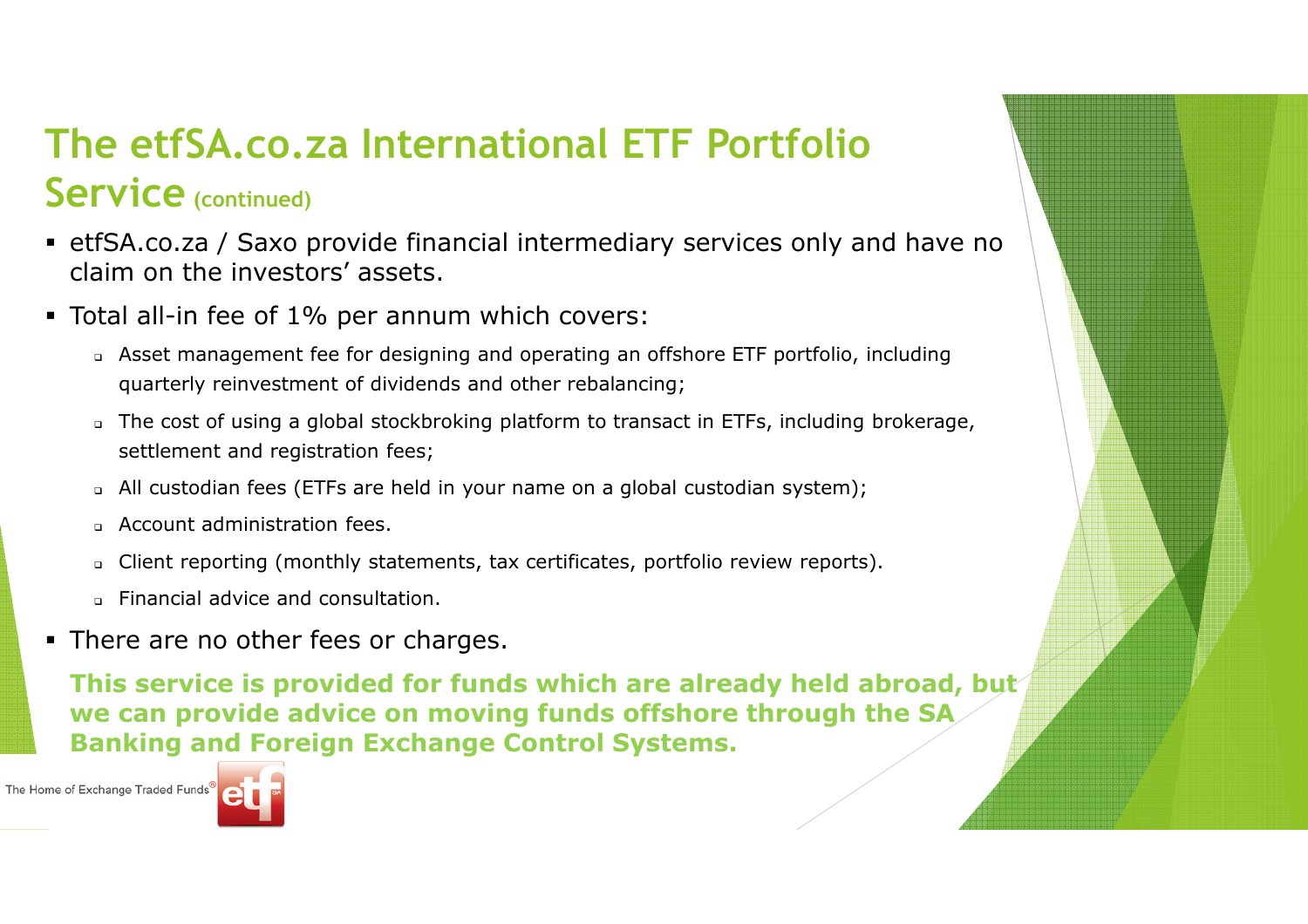### **Pro-forma Offshore Portfolio Model**

|                                                         | <b>Size</b>       |                        |             |            | 5 Year*<br><b>Performance</b> |                   | Weighted<br><b>Return</b> |
|---------------------------------------------------------|-------------------|------------------------|-------------|------------|-------------------------------|-------------------|---------------------------|
| <b>Product</b>                                          | (million)         | <b>Provider Ticker</b> |             | <b>TER</b> | ( % p.a.)                     | <b>Allocation</b> | (% p.a.)                  |
| <b>Developed Market Equities</b>                        |                   |                        |             |            |                               |                   |                           |
| Core S&P 500 UCITS ETF (USA)                            | <b>US\$20768</b>  | iShares                | <b>SWPA</b> | 0,07%      | 12,61%                        | 10%               | 1,26%                     |
| <b>Core MSCI FTSE 100 ETF</b>                           | <b>US\$4 721</b>  | iShares                | <b>ISF</b>  | 0,07%      | 8,60%                         | 10%               | 0,86%                     |
| <b>iShares Core MSCI Japan UCITS ETF</b>                | <b>US\$2 168</b>  | iShares                | <b>SJPA</b> | 0,20%      | 7,28%                         | 5%                | 0,36%                     |
| Euro Dividend UCITS ETF                                 | <b>US\$2 168</b>  | <b>iShares</b>         | <b>IDUY</b> | 0,40%      | 12,10%                        | <b>10%</b>        | 1,21%                     |
| US Information Technology ETF                           | <b>US\$13 500</b> | <b>Vanguard</b>        | <b>VGT</b>  | 0,10%      | 15,28%                        | 5%                | 0,76%                     |
|                                                         |                   |                        |             |            |                               | 40%               |                           |
| <b>Emerging Market Equities</b>                         |                   |                        |             |            |                               |                   |                           |
| China Large Cap UCITS ETF                               | <b>US\$574</b>    | <b>iShares</b>         | <b>FXC</b>  | 0,74%      | 3,61%                         | 10%               | 0,36%                     |
| MSCI Edge Emerging Markets Minimum Volatility UCITS ETF | <b>US\$801</b>    | iShares                | <b>EMMV</b> | 0,40%      | 0,91%                         | 5%                | 0,04%                     |
|                                                         |                   |                        |             |            |                               | 15%               |                           |
| <b>Bonds</b>                                            |                   |                        |             |            |                               |                   |                           |
| US Treasury Bond (7 + 10 years) UCIS ETF                | <b>US\$1 986</b>  | iShares                | <b>IBTM</b> | 0,20%      | 1,88%                         | 5%                | 0,09%                     |
| <b>Emerging Markets Government Bond ETF</b>             | <b>US\$6 920</b>  | iShares                | <b>SEMB</b> | 0,45%      | 5,80%                         | 5%                | 0,29%                     |
| <b>Global Infrastructure UCITS ETF</b>                  | US\$751           | iShares                | <b>INFR</b> | 0,65%      | 5,62%                         | 5%                | 0,28%                     |
| <b>iShares Global Corporate Bond UCITS ETF</b>          | <b>US\$915</b>    | iShares                | <b>CORP</b> | 0,20%      | 5,32%                         | 5%                | 0,27%                     |
|                                                         |                   |                        |             |            |                               | 20%               |                           |
| <b>Property</b>                                         |                   |                        |             |            |                               |                   |                           |
| US Property Yield UCITS ETF                             | US\$675           | iShares                | <b>IUSP</b> | 0,40%      | 10,22%                        | 10%               | 1,02%                     |
| Developed World Property Yield UCITS ETF                | US\$3 030         | <b>iShares</b>         | <b>IWDP</b> | 0,50%      | 7,46%                         | 5%                | 0,37%                     |
| <b>European Property Yield UCITS ETF</b>                | <b>EUR1 587</b>   | iShares                | <b>IPRP</b> | 0,40%      | 13,41%                        | 5%                | 0,67%                     |
| <b>Asia Property Yield UCITS ETF</b>                    | US\$350           | iShares                | <b>IASP</b> | 0,50%      | 6,96%                         | 5%                | 0,35%                     |
|                                                         |                   |                        |             |            |                               | 25%               |                           |
|                                                         |                   |                        |             |            |                               | 100%              |                           |
| Total Annual Return (US Dollars)                        |                   |                        |             |            |                               |                   | 8,19%                     |
| Total Annual Return (ZAR Rands)                         |                   |                        |             |            |                               |                   | 20,39%                    |

\* Taken from product fact sheets. Total returns with dividends reinvested. Historic investment returns may not be replicated in future.



Note: portfolios are designed to meet the specific requirements of individual investors so can differ from the above selection.